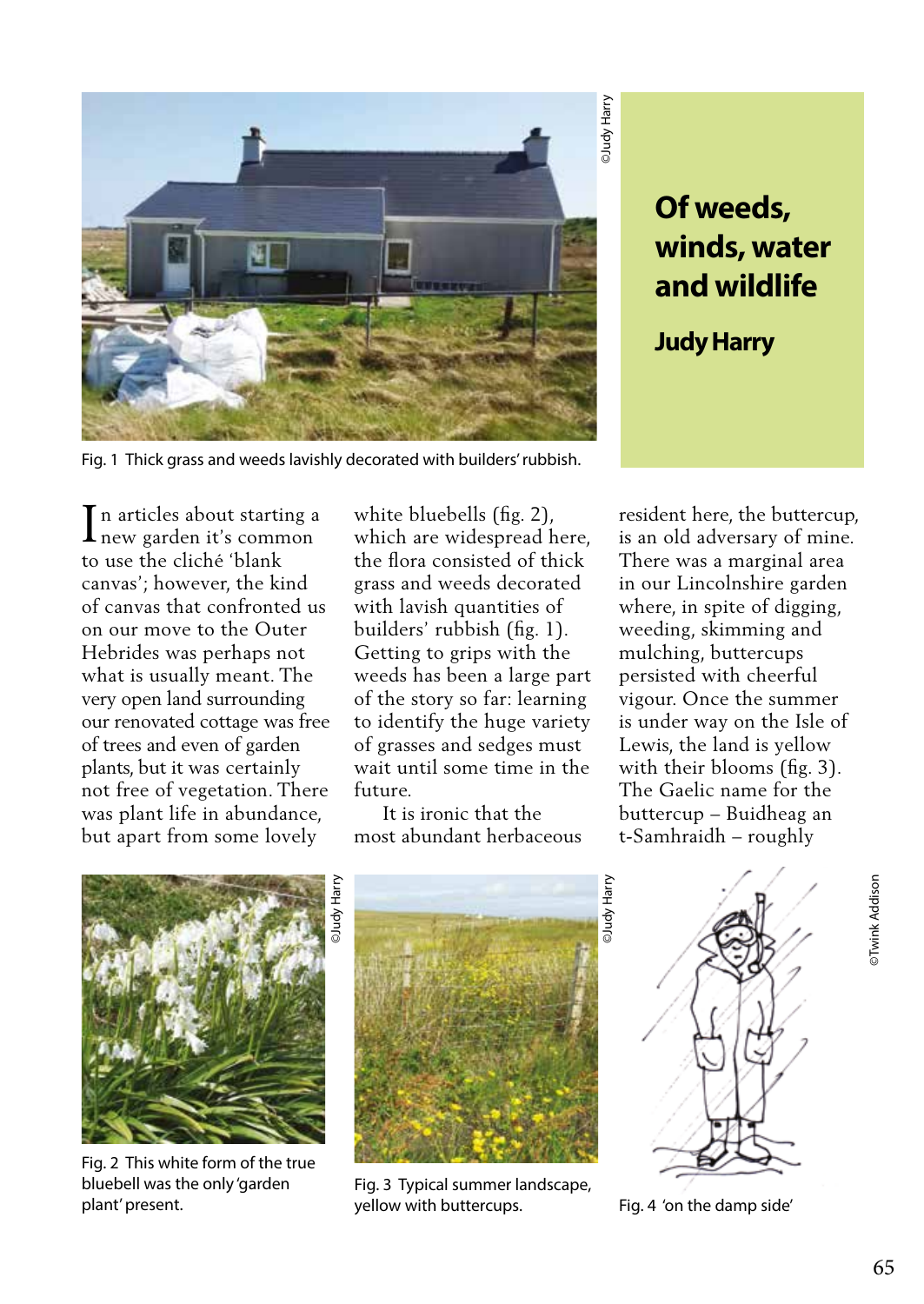

Fig. 5 Silverweed foliage making a lovely picture with Scots Lovage.

translates as 'the small yellow of summer', a concise indication of their predominance. On land like ours, which might be politely described as 'on the damp side' (fig. 4) and has been untilled for decades, buttercups thrive; what's more, the specimens already growing conceal the fact that the ground beneath holds a reservoir of seed, ready to provide replacements with startling rapidity.

 A rather more interesting native is Silverweed, *Potentilla anserina*. Its beautiful silver-backed foliage is like a small version of melianthus and it often combines with other wild plants in a most planterly way (fig. 5). Silverweed can grow to lush proportions, but it can also lie low, as in a patch of mown grass behind the house, where it spreads its clear lemon flowers out, almost a cloth of gold in early summer



Fig. 6 Our very own 'Cloth of Gold' Fig. 7 'the lupin winds'

(fig. 6). Less appealing are its methods of vegetative propagation: in addition to flinging out runners in all directions, in cultivated soil the smallest pieces of overlooked root soon produce plants. It's interesting that *Potentilla*  generally do well here, from the tiny Tormentil, *P. erecta* (syn. *P. tormentilla*), to shrubby *P. fruticosa* which is widely used in local authority planting on the island, where it flowers abundantly at the end of the summer. I have always liked these shrubs so I'm delighted to see *P. f.* 'Primrose Beauty' doing well in one of our pioneering borders. More varieties are consequently on order.

 Although our land carries an inevitable bank of weeds and grass, I wouldn't want you to think that the story so far has been one of unrewarding toil. Our first year of gardening



has been unexpectedly blessed, in great measure thanks to some very benign weather, with spring 2018 in particular warm and sunny. We are, however, coming to understand some of the 'local difficulties' caused by the climate, and midsummer introduced us to what some call 'the lupin winds' (fig. 7). In my last article [Vol. 39, No. 1] I said that lupins do well: they do, but they're often battered by gales that routinely strike just as they come to their peak. I've noticed that when this happens to other plants in full growth their strategy is simply to lie down, then produce numerous side shoots, and flower all the better for it.

 A plant which demonstrated this approach to great effect was Red Campion, *Silene dioica*  (fig. 8). It must have travelled incognito in a pot of something precious I brought with me, and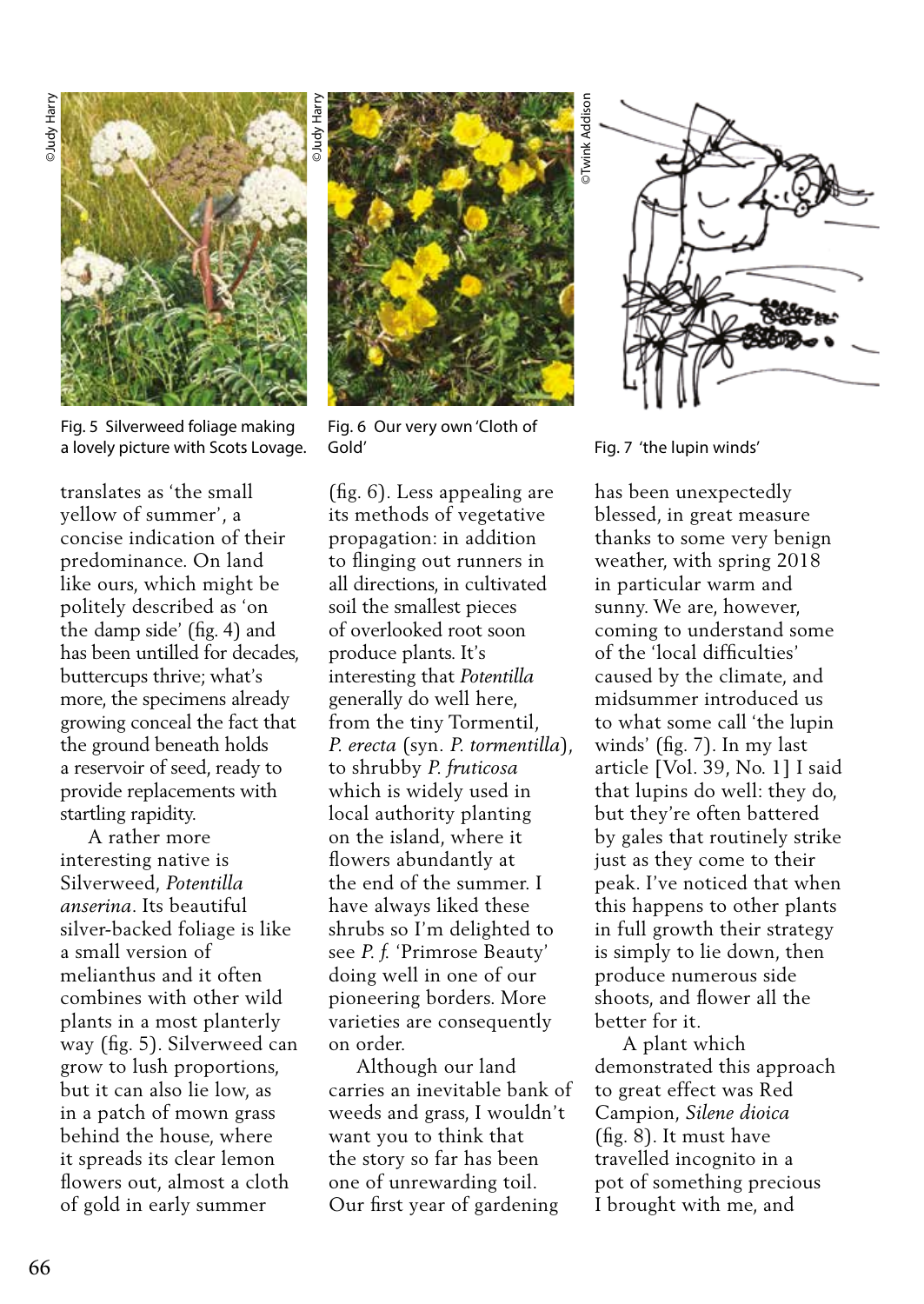

Fig. 8 Red Campion showing how to withstand gales, with darkleaved thrift and pink-flowered sea campion in the background.



 The principles guiding our choice of plants so far have been simple: go for quick-growing things; tough things; and things, possibly variants of local wild plants, which have some hope of coping with the specific, very challenging, conditions. As a result, the garden, such as it is, has been colourful with quickflowering plants grown from seed (fig. 9). *Hesperis* 



Fig. 9 Quick-growing *Hesperis matronalis* and *Antirrhinum majus* put on a good show.

*matronalis,* from the HPS Seed Exchange, flowered in its first year and was still hard at it in October, a phenomenon that I had never experienced before. Likewise, *Cosmos bipinnatus* flowered non-stop from May, while seed-sown *Antirrhinum majus* and *Echium vulgare* 'Blue Bedder' performed beyond all expectations (fig. 10). I'd brought the snapdragon seed with me, collected from one or two random plants in our previous garden, and it produced plants so generous with blooms that they provided masses of cut flowers; I had forgotten its endearing habit of continuing to grow once cut and put in a vase. The echium was a generous parting gift from a fellow member; it excelled and

©Judy Harry

Fig. 10 Rather to my surprise, *Echium vulgare* 'Blue Bedder' and its companions *Hosta* 'Striptease' and *Campanula poscharskyana* found our conditions very much to their liking.

was a constant source of food for bees (fig. 11). I'd been doubtful that a plant with hairy leaves and, as I had thought, a liking for alkaline conditions, would appreciate Hebridean damp acid soil. How wrong I was.



Fig. 11 'a generous parting gift'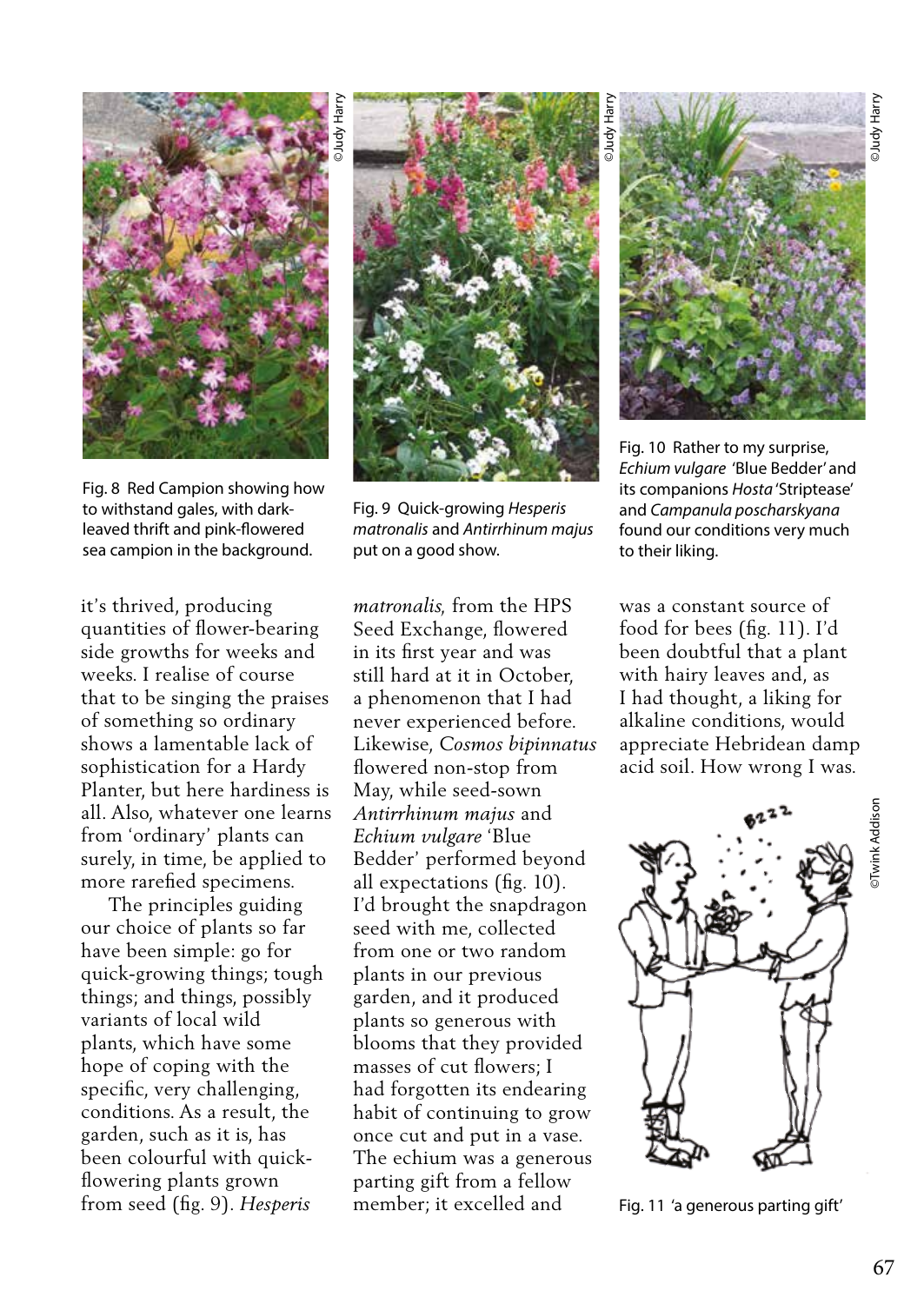

Fig. 12 'my consignment of HPS seeds'

 Toughness and adaptability have been demonstrated by two 'wild variants' in particular. Seaside cliffs and rocks in this area are noted for both sea campion and thrift so, when I noticed a small patch of gritty and stony soil near the standpipe, I was quick to plant *Silene uniflora* 'Rosea' and *Armeria maritima* 'Rubrifolia' there. Both have proved the wisdom of this policy, and the pretty campion is particularly appealing.



Fig. 13 'Of course, it's just peat there': an ominous view of the proposed veg patch.

 It has been some years since I had such success with both seeds and cuttings. I am wondering if it has to do with the acidity of the water since the use of various acids in the horticultural industry, for example to break seed dormancy, is well known; might our acid water be doing something similar? This very unscientific supposition may be wide of the mark, but my consignment of HPS seed

germinated so abundantly that I was constantly being taken by surprise by pots green all over with germinating seedlings (fig. 12). Inevitably this led to some damping off, and I had to be very careful not to overwater seedlings under cover. Meanwhile, cuttings of those shrubs known to do well here showed equal vigour, growing rapidly and enabling me to plant out decent-sized plants within a year of the cuttings being





Fig. 14 'a drainage channel which



appears to be working...' Fig. 15 *Iris* x *robusta* 'Gerald Darby' holds its flowers well.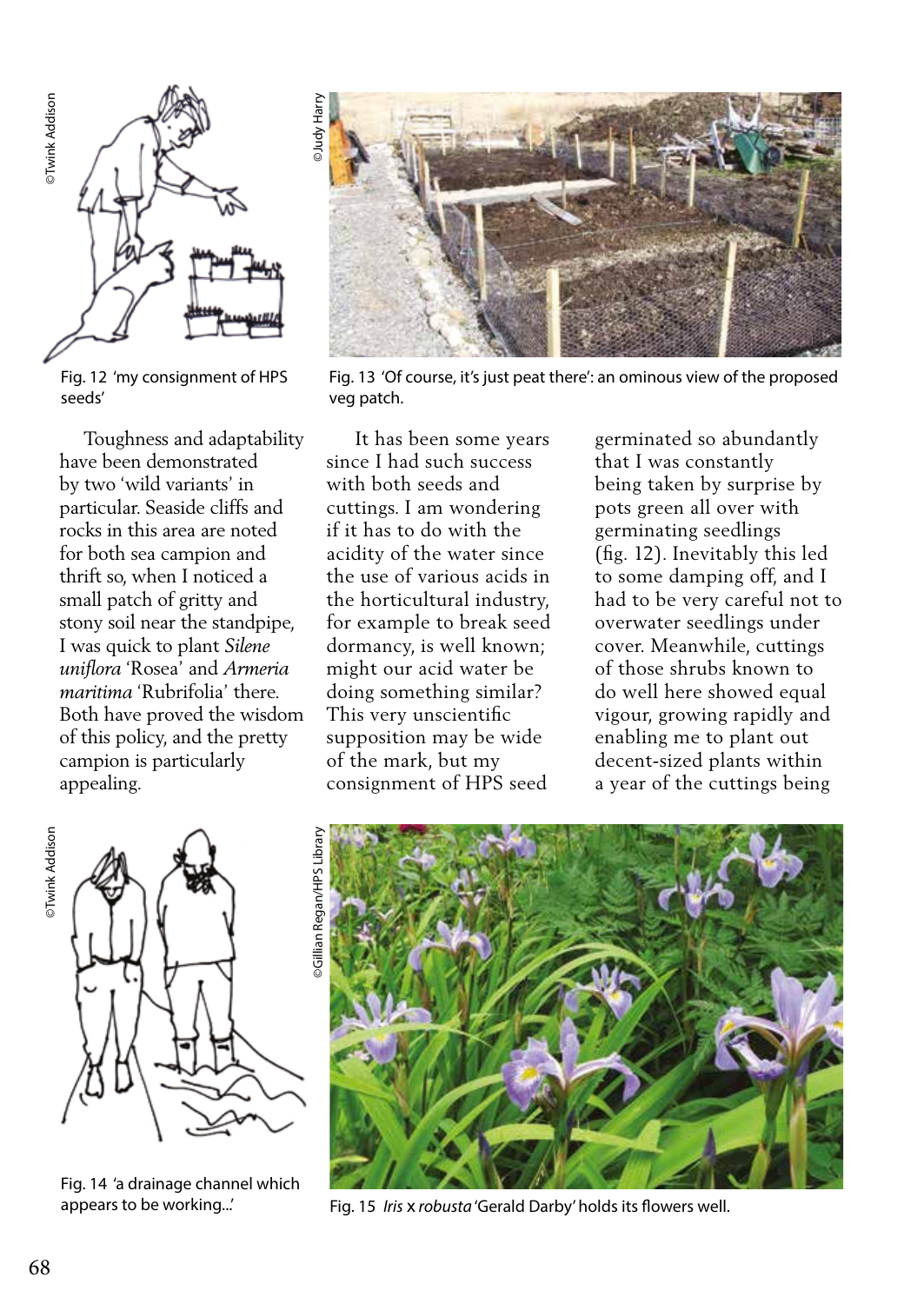

taken. I have learned that perennials raised from seed need to be well established before they are planted out but, once settled in our peaty soil, they quickly form wonderful root systems. It's clear why peat has been the preferred substrate for the horticultural industry for so long.

 Not only is the water here very acid, but it is, to use our own term, 'lazy'. The structure of the soil, particularly where it's peaty, is unlike anything we have encountered before. The contractor who did a lot of groundwork surveyed the piece of land that we had earmarked as a potential vegetable garden, and pronounced ominously 'Of course, it's just peat there' (fig. 13). We wondered what that might mean and soon found out: peaty soil holds water in a curious embrace, preventing it moving up or

down or from side to side. A drainage channel which appears to be working can have standing water a couple of inches away (fig. 14). During the very dry weeks in June 2018 this was a benefit, of course, and the vegetable garden in fact thrived. Next year may be different, and it may be necessary to build raised beds.

 Having for years gardened in a very dry area, I am now acquiring, begging, or raising plants for moist conditions. A border that is consistently wet is slowly being planted with moisture-lovers: primulas of all sorts, *Lythrum salicaria, Lysimachia, Iris* x *robusta*  'Gerald Darby', *Iris sibirica*, and *Trollius europaeus*. I had lost *Lysimachia ephemerum* in Lincolnshire so I was very pleased to raise plenty of this rather elegant plant from my HPS seeds.

possible efforts to ensure that the seed they send in is correctly named.

 *Iris* x *robusta* 'Gerald Darby' (fig. 15) came with us in the pot that had been its home for some time. Not surprisingly it had not really thrived, but now it's making the most of the sort of conditions it really likes. The inky shading at the base of the fans of foliage is most elegant, and the blue flowers persist well. Moisture-loving irises will, I suspect, become a feature here, but I am very aware that it is not simply a question of picking a damp spot and bunging them in: if the site is waterlogged

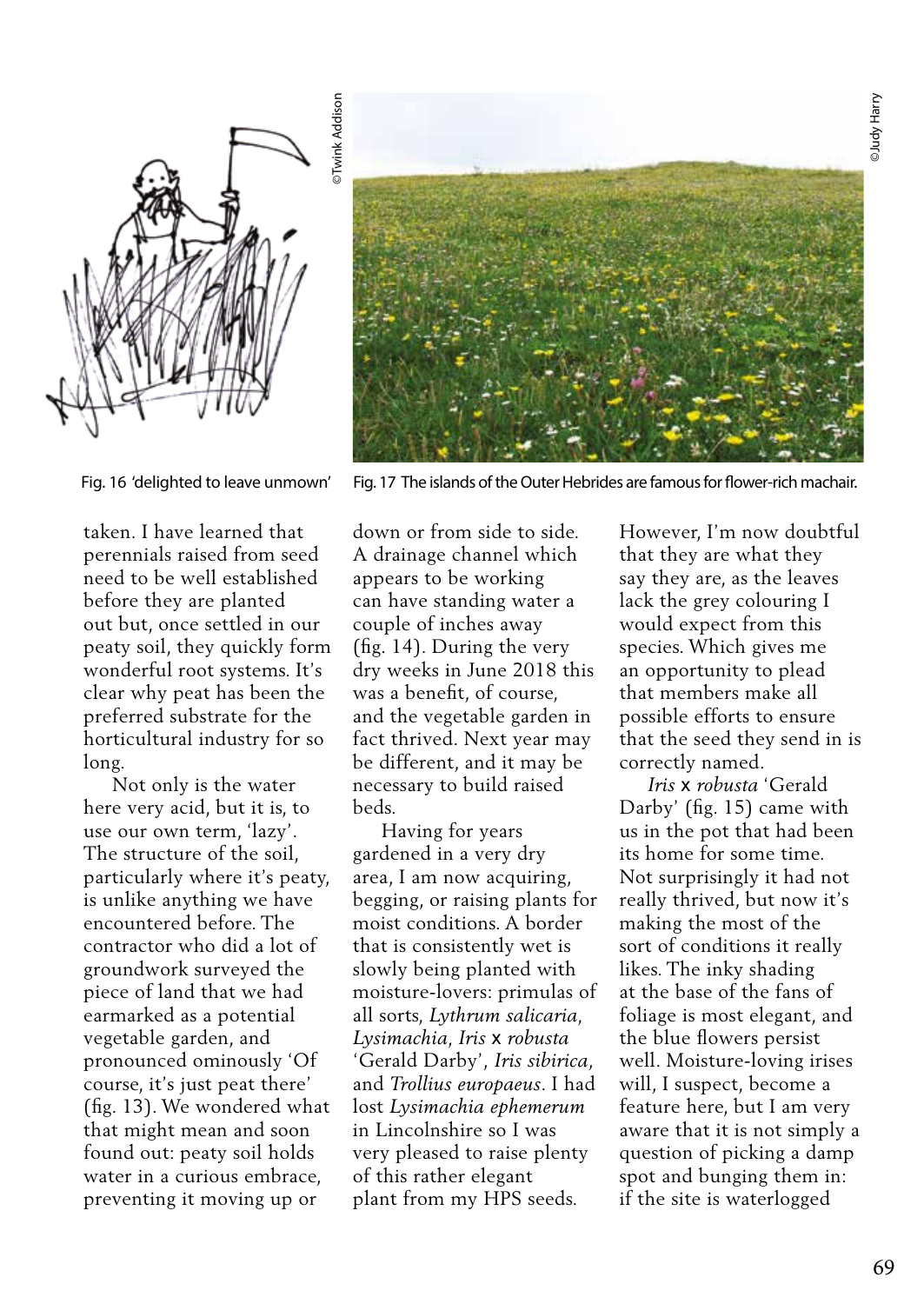

Fig. 18 Weathered timbers, including old ships' prows, were put to good use for the raised herb bed.



Fig. 20 'gobbling up mouthfuls of herbs'



Fig. 21 *Geranium cinereum* Rothbury Gem proved to be irresistible to rabbits.



Fig. 19 The herb bed was speedily established despite its exposed position, surprising us all.

during winter it could easily spell the end for species like *Iris sibirica, I. ensata*, and *I. setosa*, though varieties of *Iris* x *robusta* and *I. pseudacorus* should be able to cope.

 We also have a very wet area in the 'wild part' of our land which my husband is delighted to leave unmown (fig. 16), where I hope to establish Marsh Marigold, Ragged Robin, Meadowsweet, Flag Iris and Mimulus, all of which grow wild hereabouts. One of the joys of living here is that I can overdose on wild flowers, having been brought up to spot and identify them wherever we went. There are several sites locally where in one eyeful there are maritime flowers on shingle banks, wetland plants in a stream, and meadow flowers in grassland. And of course, there is the famous machair with its unbelievable carpets

of flowers (fig. 17). It's enough to make one quite drunk.

 Back in the garden, we also wanted to establish a collection of culinary herbs; as they would mostly not appreciate having wet feet, we decided to build a raised bed. The construction was also an opportunity to use some of the builders' debris, which could more pretentiously be described as vernacular archaeology. The old door and window lintels proved to be railway sleepers (where had they come from, we wondered, in this rail-free environment?) and the old corner-strainer fence posts had the unmistakable curve of boat prows (fig. 18). Apparently they often came from fishing boats whose owners never returned from World War I; using these mute reminders was very moving.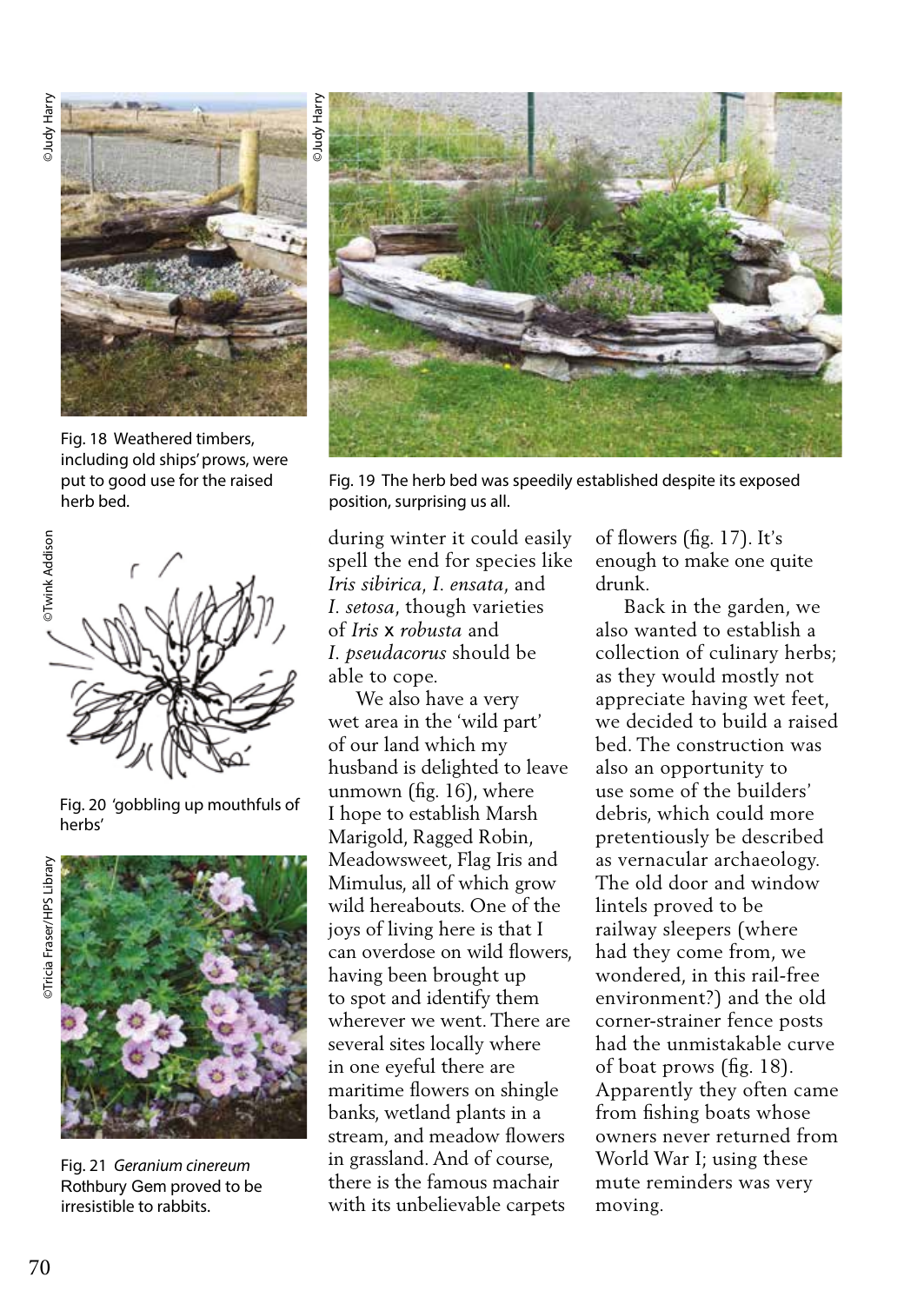The herbs have mostly thrived and, as they're only a few paces from the back door, have been much used (fig. 19). Only two struggled to get established, and that was thanks to the starlings based in a ruined house on neighbouring land. For some reason they found the young herbs irresistible, particularly golden-leaved lemon balm (which succumbed in the end) and variegated sage. Lovage too was favoured and it was not unusual to see beautifully shiny birds gobbling mouthfuls of herbs: no wonder they looked so healthy! (fig. 20). Starlings are very common here, unlike much of the UK, routinely nesting in drystone walls and stony ruins.

 Rabbits are also numerous. Their behaviour follows a clear pattern, as those of you similarly afflicted will know: young plants adjacent to their habitual routes seem most likely to suffer, which can be infuriating. I put a wire netting cover over the tiny rock garden where they'd nibbled very pretty *Geranium cinereum* Rothbury Gem (fig. 21), bred I think by Cyril Foster and Robin Moss in Northumberland, but the problem persisted. It was a while before I realised that the little demons were pressing the wire guard flat in order to reach the leaves and flowers (fig. 22). It was no consolation to know that geraniums are on the list

of rabbit-proof plants at the back of Graham Stuart Thomas's classic *Perennial Garden Plants*. Of course, as we all know, rabbits are not in the habit of reading books.

 They naturally much prefer to feast on young tender plants (don't we all) and some small seedraised perennials have also had a tough time. My HPS seed order included *Sidalcea candida* (fig. 23), which I have wanted to grow for some time, and I was delighted to raise a handful of little plants to set out. Unfortunately the rabbits were also delighted, and the sidalceas too had to be given the protection of a wire cage while they struggled to put out new leaves (fig. 24).

 However, some plants surprisingly benefited from being rabbit-pruned, and I now refer not so much to 'the Chelsea Chop' as 'the Lapins' Lop'. Some rather spindly seed-raised plants of *Malva sylvestris*  var. *mauritiana* 'Mystic Merlin' (fig. 25) received



**DTwink Addison** 

Fig. 22 'the little demons were pressing the wire down'



Fig. 23 I have wanted to grow *Sidalcea candida*, which I know likes conditions here, for some time.



Fig. 24 'the protection of a wire cage'